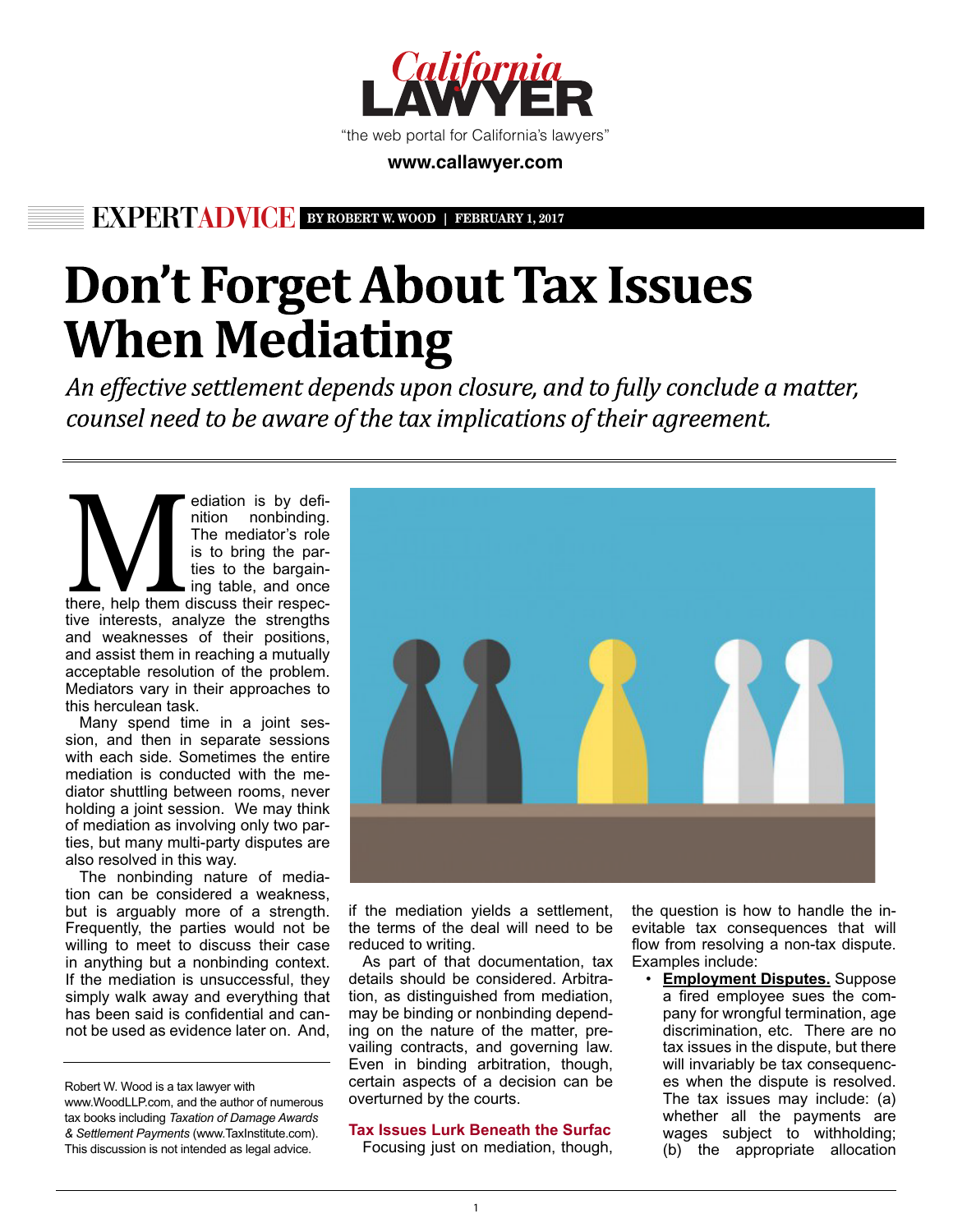between wage and nonwage damages; (c) whether any equity or stock option compensation is to be paid; (d) if any equity feature can be taxed as equity rather than ordinary income; and (e) how withholding, Forms 1099, etc., will be handled.

- **Intellectual Property Claims.** Suppose one party uses the intellectual property of a competitor and the dispute is mediated. If the defendant agrees to pay the plaintiff \$5 million, how will the parties characterize it for tax purposes? Will the plaintiff insist on it being treated as capital gain and reported as such? Will the defendant agree?
- **Personal Physical Injury Case.** Suppose a plaintiff is injured in a serious automobile accident in which the defendant manufacturer's vehicle malfunctions. Such a dispute may be mediated pre-trial or post-verdict while the case is on appeal. Assume there was an award at trial for compensatory damages (\$5 million), punitive damages (\$20 million), and interest (\$1 million). The case is mediated on appeal and the parties agree to resolve the dispute for \$10 million. How will the payment be treated for tax purposes? Will it all be tax-free as compensatory damages, or is some of it punitive damages or interest? What will the plaintiff and defendant agree to in the settlement agreement?
- **Property Damage Claim.** Suppose the plaintiff homeowner has insurance issued by the defendant. Plaintiff suffers a significant loss due to mold at plaintiff's home. Plaintiff sues for property damage, relocation expenses, and personal physical injury (or sickness) damages from mold inhalation. If the dispute is mediated, what will the parties request and what should the settlement agreement say about tax treatment?

These are merely a few examples. A complete list would be virtually endless. None of these cases is a tax dispute, yet a payment to resolve the matter inevitably raises tax issues. If a settlement is reached, monies will be paid and documents must be prepared. Plaintiff and defendant will need to

consider tax issues before tax reporting and return filing time the following year.

### **What Should You Document?**

How much in the way of tax-related documentation should be prepared at the conclusion of the mediation? How much should be prepared later, and precisely what is binding?

In mediation, you summarize your case and focus on key points. Each side tries to convince the mediator, who works on both sides.

Some mediations end in full-blown settlement agreements. But in many cases, the parties sign a term sheet at the conclusion of a successful mediation, indicating that they have tentatively resolved the case for a specified payment. The term sheet usually says the parties will cooperate to produce a final settlement agreement that both parties will sign.

However, what happens if the final settlement agreement is never executed? Is the term sheet itself binding if a more comprehensive settlement agreement has not been completed?

For clarity, it may be better for a term sheet to come down one way or another on this point. It may say that in the event a settlement agreement *cannot* be executed, the parties agree that they have *not* settled the case.

Conversely, the term sheet may say that in the event the parties fail to execute a formal settlement agreement, the case will still be considered settled based on the term sheet as a binding document. It is even possible for the term sheet to invoke the mediator's role to try to help the parties to reach a final settlement agreement.

The primary issues in a term sheet are the dollars, timing, who pays, who receives, when the money is due, enforceability and confidentiality. Plainly, these are not tax-related. But no matter how the parties decide to proceed, they may ultimately have to address tax issues.

#### **Is an Immediate Agreement Best?**

What if the parties do not sign a term sheet but instead proceed directly to a binding settlement agreement signed before the parties leave the mediation room? This approach has advantages and disadvantages. On the plus side, the parties walk away with a complete settlement agreement. Done deal. Case closed. On the minus side, the parties will almost certainly be rushing to complete their agreement, perhaps after a long mediation. It may be late at night, and everyone may be tired. Proximity and resources can also play a part. Often, the mediation will take place in a third-party location such as a mediator's office.

The lawyers may be drafting a settlement agreement on their laptops and may not have their full resources available. There may not be time to reflect on all of the provisions and issues. If a binding settlement agreement is signed and there is no further documentation, there may be little opportunity to catch errors or reflect on problems created by a hastily created draft.

Almost inevitably, there are postmediation tax issues. The real issue is when and how will they be addressed? There may be little time to discuss tax points or to solicit and implement tax advice in the hasty, closing moments of a mediated matter.

#### **Prepare Wisely**

A better approach is to receive tax input before the mediation takes place.

For example, in an employment dispute, the parties will probably have considered the "wage v. nonwage" question, at least in a general fashion. If there are arguments for excluding some damages under Internal Revenue Code Section 104 (the personal physical injury exclusion), the parties should think about this in advance. The plaintiff should be prepared to assert how much of an exclusion seems reasonable and how it can be documented. The defendant should be prepared to develop a position about what it is willing to do.

In extreme cases, the defendant will not know whether it should withhold on some or all of the settlement. The defendant may be unclear whether it can or should issue a Form 1099 for some or all of the payments, and if so, to whom they should be issued. The plaintiff may be equally uninformed.

As a result, the plaintiff may be upset the following January, when Forms 1099 and W-2 are filed by the defendant. In many cases, the parties do not seriously consider the tax issues until after—sometimes long after—a dollar figure has been agreed upon. It is un